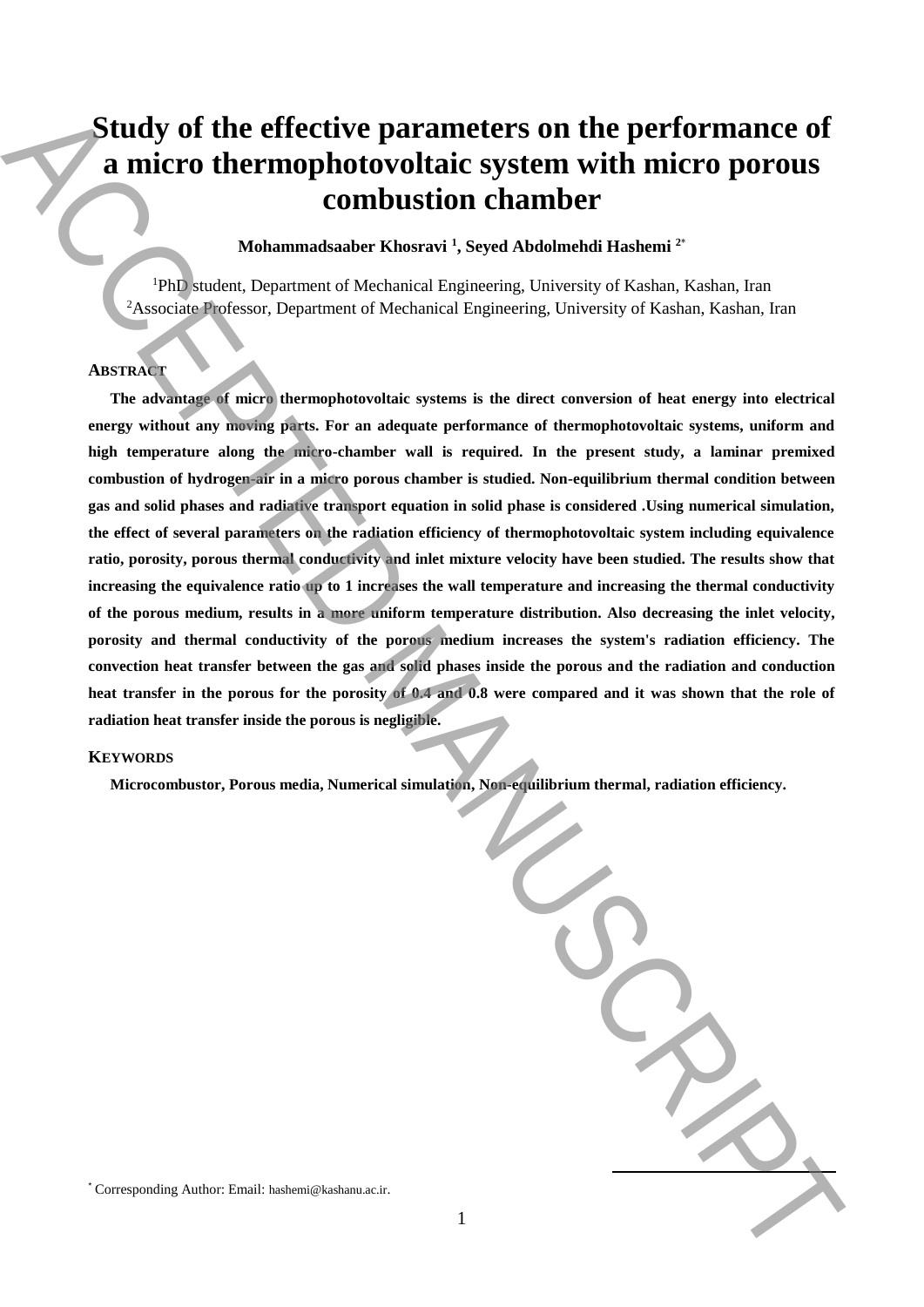#### **1. Introduction**

Nowadays, due to the improvement of the technology of manufacturing and machining of small scale components, Micro Electro Mechanical Systems (MEMS) has grown significantly, so the research on supplying suitable energy for these small equipments has been increased [1]. One of micro-scale power generation equipment is micro thermophotovoltaic(MTPV) devices[2]. The general rule of MTPV systems is the direct conversion of heat energy into electrical energy without any moving parts. The system consists of four general components, including a heat source, a micro-chamber (the microchamber wall is an emitter), a simple dielectric filter and a photovoltaic cell arrangement. For proper MTPV application, uniform and high temperatures along the micro-chamber wall are required [2].

For years, the idea of flame propagation in dimensions smaller than one millimeter seemed impossible until Masel and Shannon succeeded in investigating the propagation of methane-air flame in dimensions less than one millimeter in 2001 [3]. With research on micro-combustion chambers, scientists have found that because of their high conductivity and heat capacity and high emissivity of solids, adding porous material is a good suggestion to increase the burning rate and so power and to decrease emission in porous media combustion compared to free combustion [4]. Yang et al. compared micro-combustion chamber with and without a SiC porous material for use in a TPV system. Using porous material improved heat transfer between the hot gas and the wall and eventually led to increasing in wall temperature. This increasing in temperature improves the radiation efficiency that is useful for TPV application [5]. Chua et al. investigated the effect of insertion porous medium in microcombustion chambers numerically for use in MTPV and expressed the effect of equivalence ratio, thermal conductivity of porous material and flow rate on MTPV system performance. In their results, they stated that a high equivalence ratio leads to a high average wall temperature and a flame maximum temperature shift toward the inlet [6]. **1.** Interded to the main of the the three property in the main of the results of the results of the results of the results of the results of the results of the results of the results of the results of the results of the

Considering the literatures, it can be concluded that the effects of porous medium porous matrix parameters on the wall temperature distribution and radiation efficiency have not been comprehensively investigated with respect to the thermal non-equilibrium condition between the gas phase and the porous matrix.

## **2. Modeling**

The geometrical model along with the boundary conditions, according to Fig.1, is a channel with two parallel plates with a distance of 1 mm, a length of 15 mm and a wall thickness of 0.5 mm. The walls are made of 316L stainless steel. The hydrogen-air mixture enters the chamber at a rate of 0.8 equivalence at 300 K and pressure 101.3 kPa, and the chamber is filled with stainless steel as the porous media. The equations of continuity, momentum, energy and species transport were simulated using a finite volume method and flow was considered as steady and laminar flow of a Newtonian fluid. The thermal non-equilibrium condition is also applied as a UDF code. For modeling the combustion chemistry, a detailed mechanism is used with 19-step reversible kinetics [7].



The following assumptions are used in numerical modeling.1. The porous medium is considered as a gray homogeneous medium.2. The reactants and products of combustion are considered as ideal gases.3. The porous medium has not catalytic effect.4. The buoyancy effects of gases and the Dufour and Soret effects are neglected.5. Radiative gray and no-slip conditions are considered for the walls.6. Due to the high dispersion of the porous medium in the combustion compared to the gas, the radiation in the gas has been neglected.7. The assumption of thermal non-equilibrium between the gas phase and the porous material is considered by the UDF.8. Reynolds number of the porous medium flow is less than 150 and therefore the flow inside the chamber is laminar.

Also, the radiation efficiency, which represents the ratio of the radiated energy emitted by the wall to the input fuel energy, is defined in reference [8].

#### **3. Results and discussion**

The results of the present modeling are validated using the results presented in Reference [9]. Fig. 2 shows the temperature distribution along the chamber wall for the present work and the results of Bani et al. in the equivalence ratio of 0.8 and 1, inlet velocity of 1 m/s, porosity ratio of 0.9 and thermal conductivity of 16.27W⁄(m.K). As can be seen, there is a good

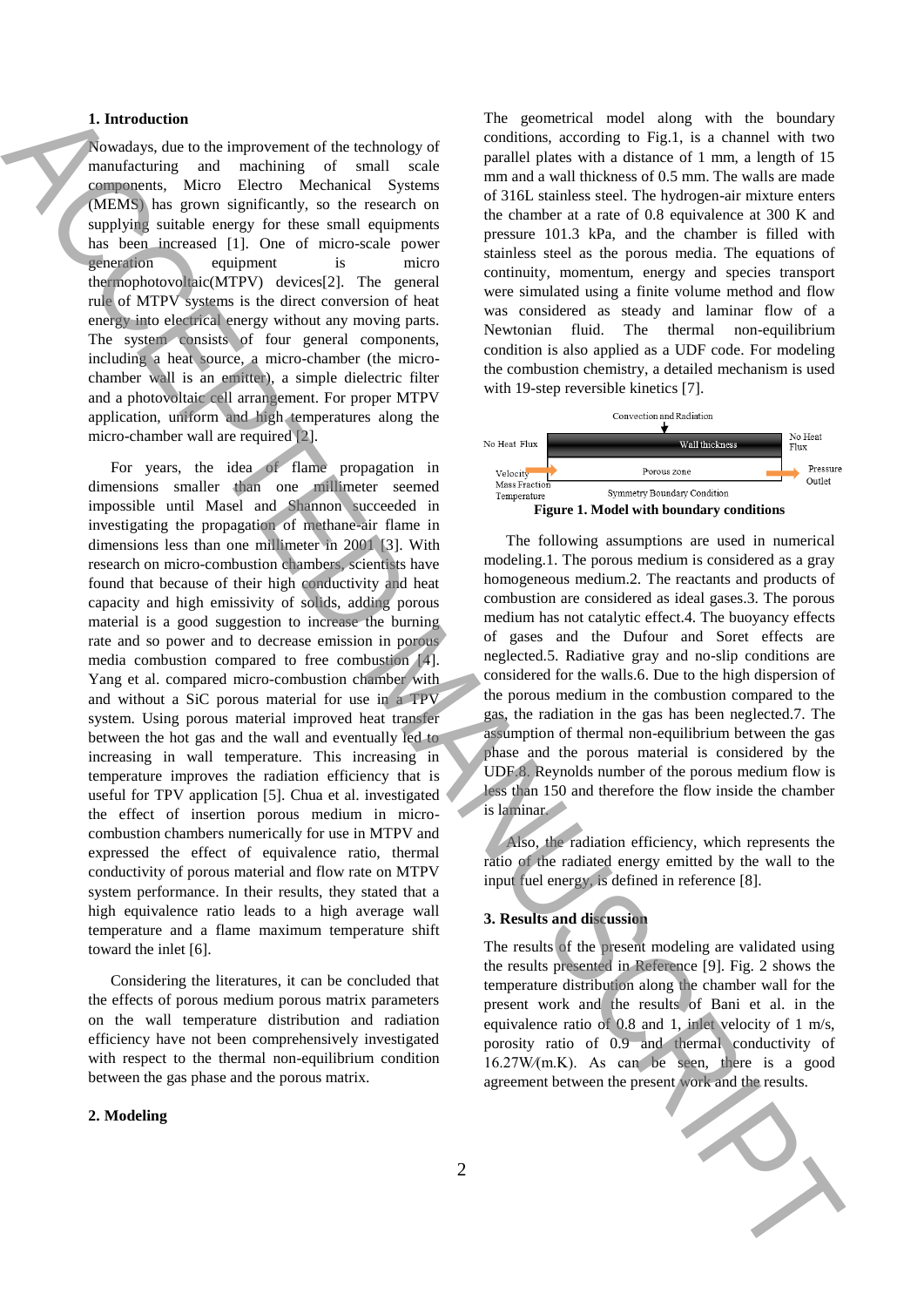

**Figure 2. A Comparison of wall temperature results in the present study with the reference [9].**

According to dependence of the reaction on the fuel concentration, the equivalence ratio of the hydrogen and air mixture is considered as an important parameter. The highest wall temperature occurs in the equivalence ratio 1, and the wall temperature decreases as the equivalence ratio decreases and with increasing the equivalence ratio, the radiation efficiency also increases (Fig.3).



**Figure 3. Comparison of radiation efficiency for different equivalence ratio**

Temperature distribution has becomes more uniform with increasing thermal conductivity and the radiation efficiency decreases slightly (Fig.4).



**Figure 4. Comparison of radiation efficiency for different thermal conductivity of porous**

Part of the combustion reaction heat is transferred by convection heat transfer to the porous medium, which increases the solid temperature in the flame region and this heat, transfers through the solid network from the high temperature zone to the low temperature zone. The heat transfer mechanisms inside the porous medium are conduction and radiation. In the region before the flame, heat transfer between the high temperature solid and the inlet gas mixture is via

convection, which preheats the inlet gas mixture. This mechanism is called heat recirculation and plays an important role in the flame stability. A comparison between the maximum value of radiation and conduction heat transfer shows that the role of radiation heat transfer inside of the porous medium in a micro combustor is negligible. Fig.5 shows that the radiation efficiency is higher at the lower porosity coefficient.



**Figure 5. Comparison of radiation efficiency for different porosity**

Figure 6 shows a comparison of radiation efficiency for different inlet velocity. As the input velocity increases, the amount of input energy also increases and despite the increase in wall temperature, the radiation efficiency decreases for velocities higher than 2 m/s.



**Figure 6. Comparison of radiation efficiency for different inlet velocity**

## **4. Conclusions**

In the present work, the following results are obtained. 1. The higher thermal conductivity of the porous material results in a more uniform wall temperature distribution and reduces the radiation efficiency. 2. Different mechanisms of heat transfer inside the porous media were presented and the effect of each in the different porosity coefficients was determined and it was found that the convection heat transfer between the gas and the porous solid has a significant effect on the preheating of incoming gas mixture. 3. The effect of radiation heat transfer inside the porous material is very low. 4. Lower porosity coefficient improves heat transfer and increases radiation effects the control of the state of the state of the state of the state of the state of the state of the state of the state of the state of the state of the state of the state of the state of the state of the st